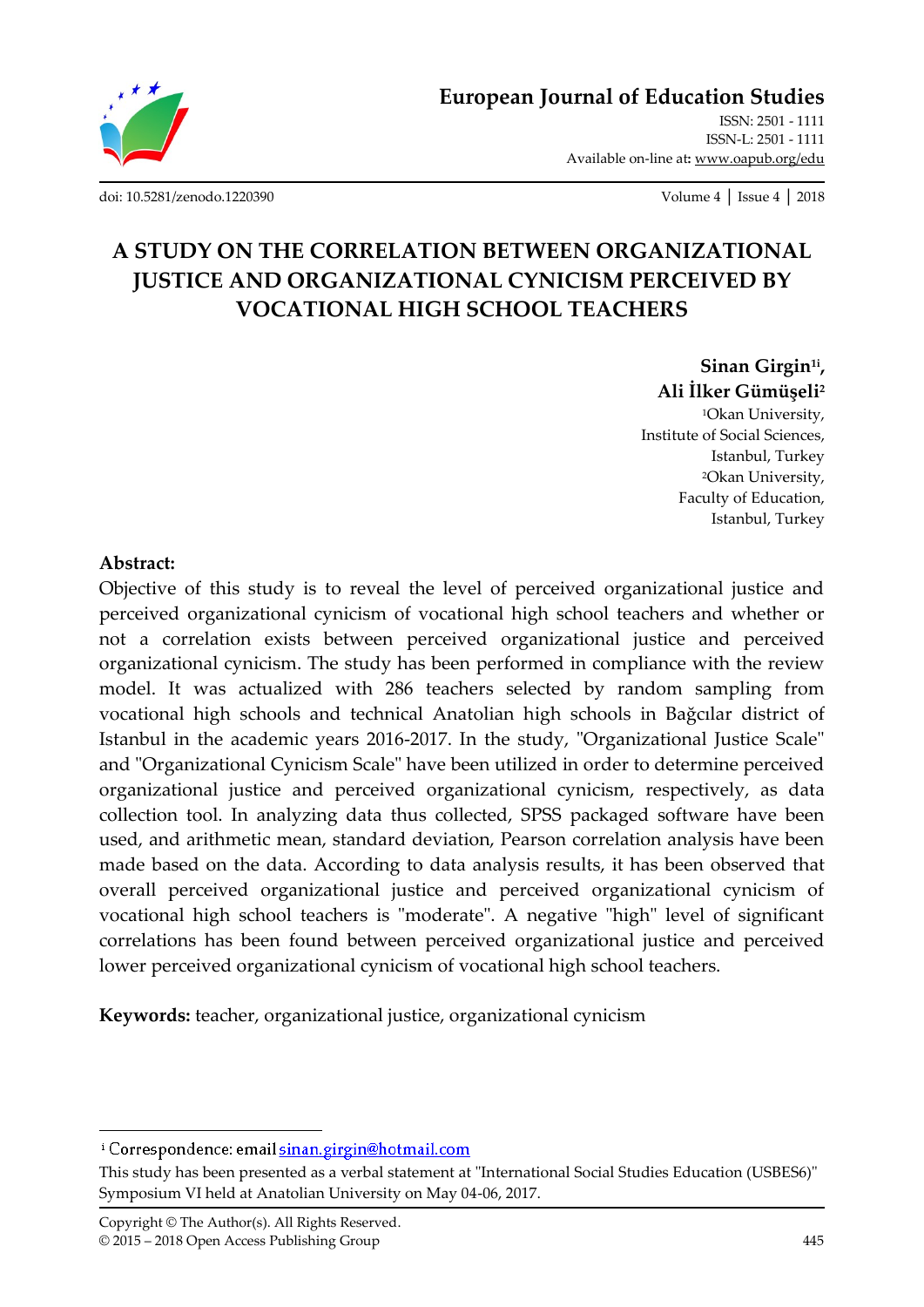#### **1. Introduction**

Organization can be defined as the formations formed by minimum two people to achieve a collective goal or a series of collective goals, regulating the efforts of a group of people for achieving certain goals (Genç, 2007), comprising of people and technologies, regulating people's relations with each other or with their businesses (Balcı, 2002), being pre-planned by people involving task distribution and assignments, where they work in coordination (Öztekin, 2002). It is not possible for organizations to function properly without human factor. Employees constitute a whole in an organization and find a common ground so that organization can perform all its functions. One of the primary conditions for organizations to achieve job satisfaction for people on a common ground in the work environment is to secure organizational justice. The organizational justice, which is defined as employee's opinion on to what extent the administrative practices in the organization are fair (Eskew, 1993; Greenberg, 1990; Greenberg and Colquitt, 2005; Moorman, 1991), is addressed in three dimensions in the literature: distributive justice, procedural justice and interactional justice. Distributive justice is grounded on the fairness of the outcomes of the distribution decisions (Jawahar, 2002) while procedural justice urges upon how the procedures determining the distribution of organizational resources are perceived (Folgerve Greenberg, 1985). Interactional justice is related to the opinion on the quality of interpersonal conduct (kindness, respect and integrity etc.) (BiesveMoag, 1986).

The innovation and changes developed by an organization to grow stronger against the resistance created by the competitive environment may increase its competitive power while any negative reactions to them may negatively affect this power. This may be, externally, an evidence of it continuing its existence, but, may internally, make employees experience difficulties in dealing with the changes. If the unity is damaged when internal powers continue to cooperate in order to achieve the goals of the organization, this may result in disbelief in the changes and innovations introduced by the organization and negative reactions against the organization. This may cause the concept of organizational cynicism. Organizational cynicism is defined as "one's negative attitude towards their employing organization" (Dean et al., 1998). In general, organizational cynicism is addressed in literature under three main categories cognitive cynicism, emotional cynicism and behavioural cynicism. The cognitive view to cynicism is grounded on the belief that the organization is lack of integrity (equality, honesty, sincerity etc.) (Dean et al., 1998) while emotional view to it emphasizes the negative emotions (such as anger, distress, weariness, aversion, hatred, arrogance, disrespectfulness, frustration, insecurity, shame, etc.) towards the organization (Abraham, 2000; Dean et al., 1998). And behavioural view covers the tendency to behave insulting and critical towards the organization (Dean et al., 1998).

The main factors determining the organizations' objectives and levels of success are formed by psychological, namely emotional, factors such as justice, trust, satisfaction, motivation, loyalty (Koç and Yazıcıoğlu, 2011). This study addresses the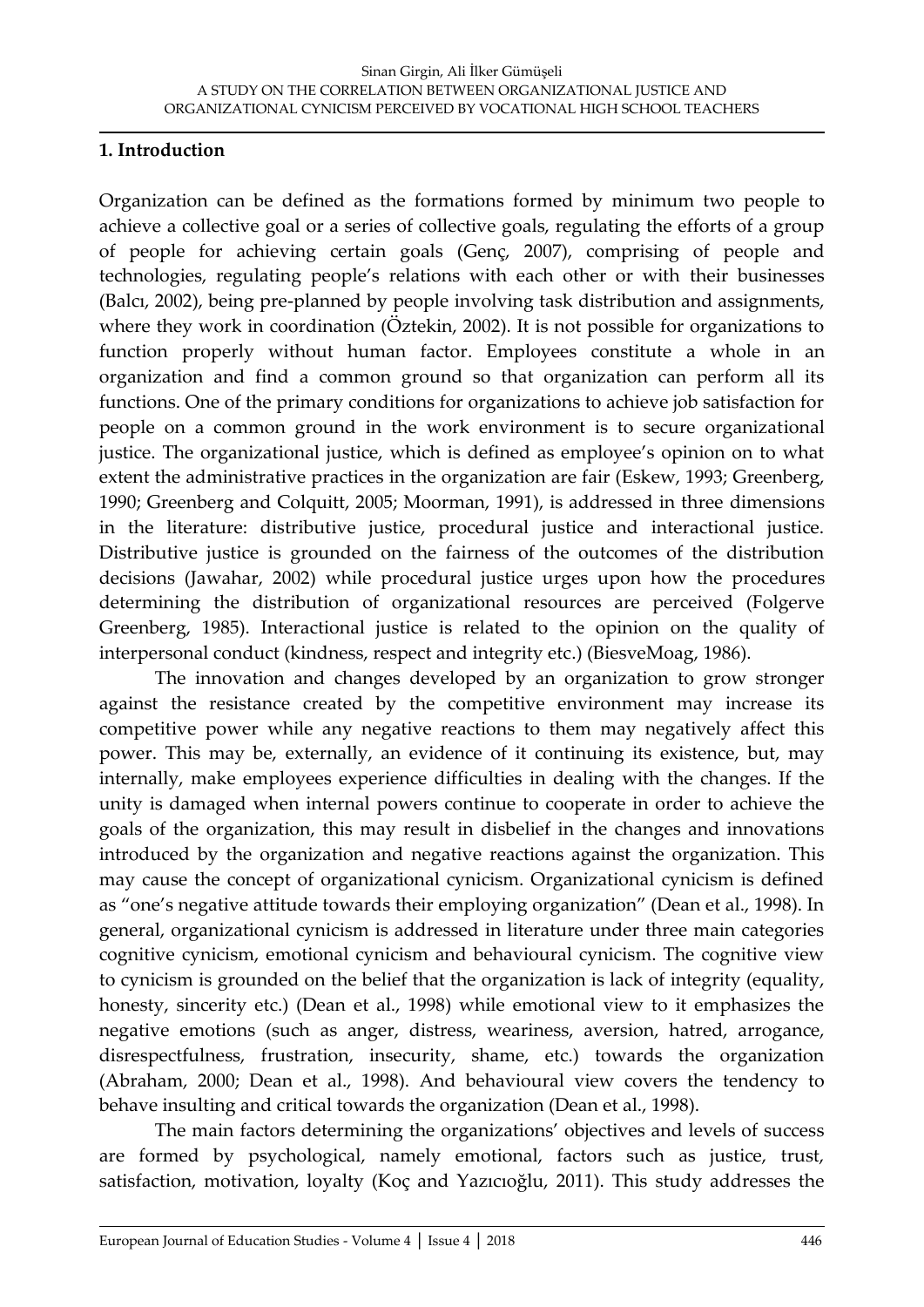organizational justice and organizational cynicism among these factors affecting the organizational behaviour.

When studies on organizational justice and organizational cynicism in Turkey are examined, it is seen most of the studies have been performed on the level of corporations (Çağ, 2011; Çalışkan, 2014; Efeoğlu and İplik, 2011; Kurtanis and Çetinel, 2010; Özler, Atalay and Şahin, 2010; Sancak, 2014; Tokgöz, 2011; Türköz, Polat and Coşar, 2013), and that studies at educational organizations are quite limited in number (Bölükbaşıoğlu, 2013; Çetin, Özgan&Bozbayındır, 2013; Köybaşı, Uğurlu&Öncel, 2017). Based on the former studies it can be put forth that perceived organizational justice and organizational cynicism reflects on teachers' performance at educational institutions. Considering how vital educational institutions are for a country's future, it is anticipated that any prospective study, including this one, shall contribute to the national educational system.

This study aims to investigate what is the level of the organizational justice and organizational cynicism as perceived by teachers and if there is a correlation between their perceived organizational justice and perceived cynicism. Answers were sought for the following questions through the study designed using survey model:

- 1. What is the level of the organizational justice as perceived by vocational high school teachers?
- 2. What is the level of the organizational cynicism as perceived by vocational high school teachers?
- 3. Is there any correlation between the organizational justice and cynicism as perceived by vocational high school teachers?

## **2. Material and Methods**

In this chapter of the study; research model, study group, data collection techniques and data analysis are presented.

## **2.1 Research Model**

In this study, descriptive relational screening model will be used. Screening models are research approaches that intend to describe any past or existing condition as is (Karasar, 2014).

## **2.2 Study Group**

Population of the study is composed of 286 teachers that work at vocational and technical Anatolian high schools in Bağcılar district in the province of Istanbul in the academic years of 2016-2017.

## **2.3 Data Collection Techniques**

Vocational high school teachers' perceived justice on their school is measured by "Scale of Organizational Justice Scale", which was designed by Niehoff and Moorman (1993), and translated to Turkish by Polat (2007) after which validity and reliability studies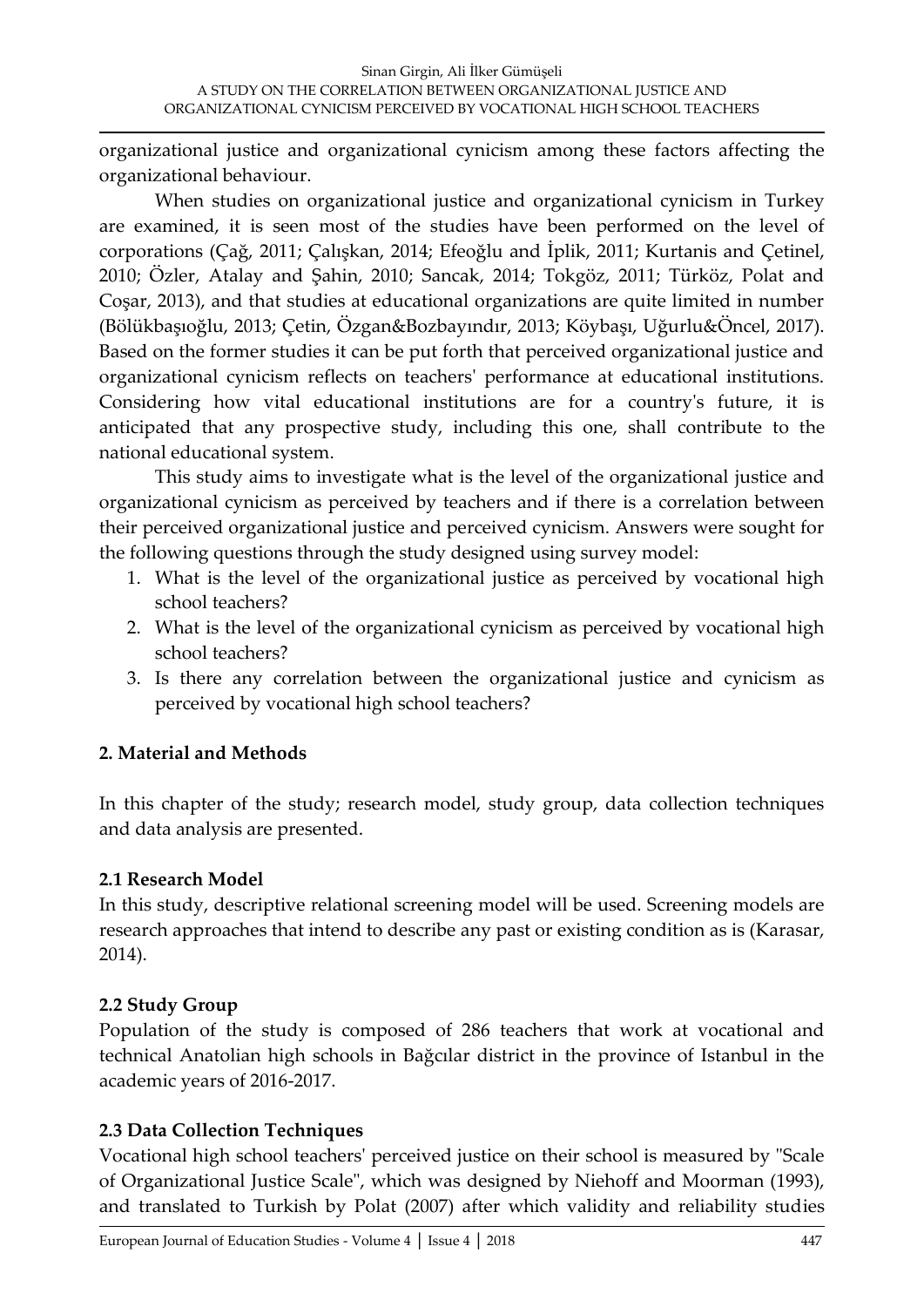were performed. As a result of reliability analysis by the researcher, reliability Cronbach Alpha coefficient was found to be .94 for entirety of the scale. Reliability coefficients for sub dimensions of the organizational justice are calculated to be .84, procedural justice to be .92, and interactional justice to be .87. Organizational justice scale is composed of three dimensions in order to measure perceived distributive justice, perceived procedural justice, and perceived interactional justice. Distributive justice dimension contains 6 expressions while procedural justice contains 9 and interactional justice contains 5.

Vocational high school teachers' organizational cynicism on their school is measured by "Organizational Cynicism Scale", which was designed by Brandes, Dharwadkar and Dean (1999), and translated to Turkish Kalağan (2009) after which validity and reliability studies were performed. As a result of reliability analysis by the researcher, reliability Cronbach Alpha coefficient was found to be .92 for entirety of the scale. Reliability coefficients for sub dimensions of the organizational cynicism are calculated to be .85 for cognitive cynicism, .97 for affective cynicism and .82 for behavioral cynicism. Organizational cynicism scale is composed of three dimensions, namely, cognitive, affective and behavioral. Cognitive cynicism dimension contains 5 expressions while affective cynicism contains 4 and behavioral cynicism contains 4.

An Organizational Justice and Organizational Cynicism Scale has been designed as 5-Point Likert Scale. Articles on 5-point Likert scale have five-range measure, that is, "(1) Strongly disagree, (2) Disagree, (3) Neutral, (4) Agree, (5) Strongly agree". Codes of responses to each article on the questionnaire go from negative to positive, ranging between 1.00 and 5.00 in line with the scales. Assuming that ranges on the measurement tool are equal (4/5), lower and upper limits have been designated for the options initially. When interpreting arithmetic means, ranges have been evaluated as follows: 1.00-1.80 corresponds to "very low", 1.81-2.60 corresponds to "low", 2.61-3.40 corresponds to "moderate", corresponds to 3.41-4.20 "high", and 4.21-5.00 corresponds to "very high".

#### **2.4 Data Analysis**

In analyzing and evaluating research findings, SPSS statistical packaged software has been used, and arithmetic mean, standard deviation, Pearson correlation analysis have been made based on the data.

## **3. Findings**

Findings of data relating to the study have been provided in this chapter.

## **3.1 Findings for the First Question**

Descriptive statistics relating to organizational justice perceived by teachers are shown in Table 1.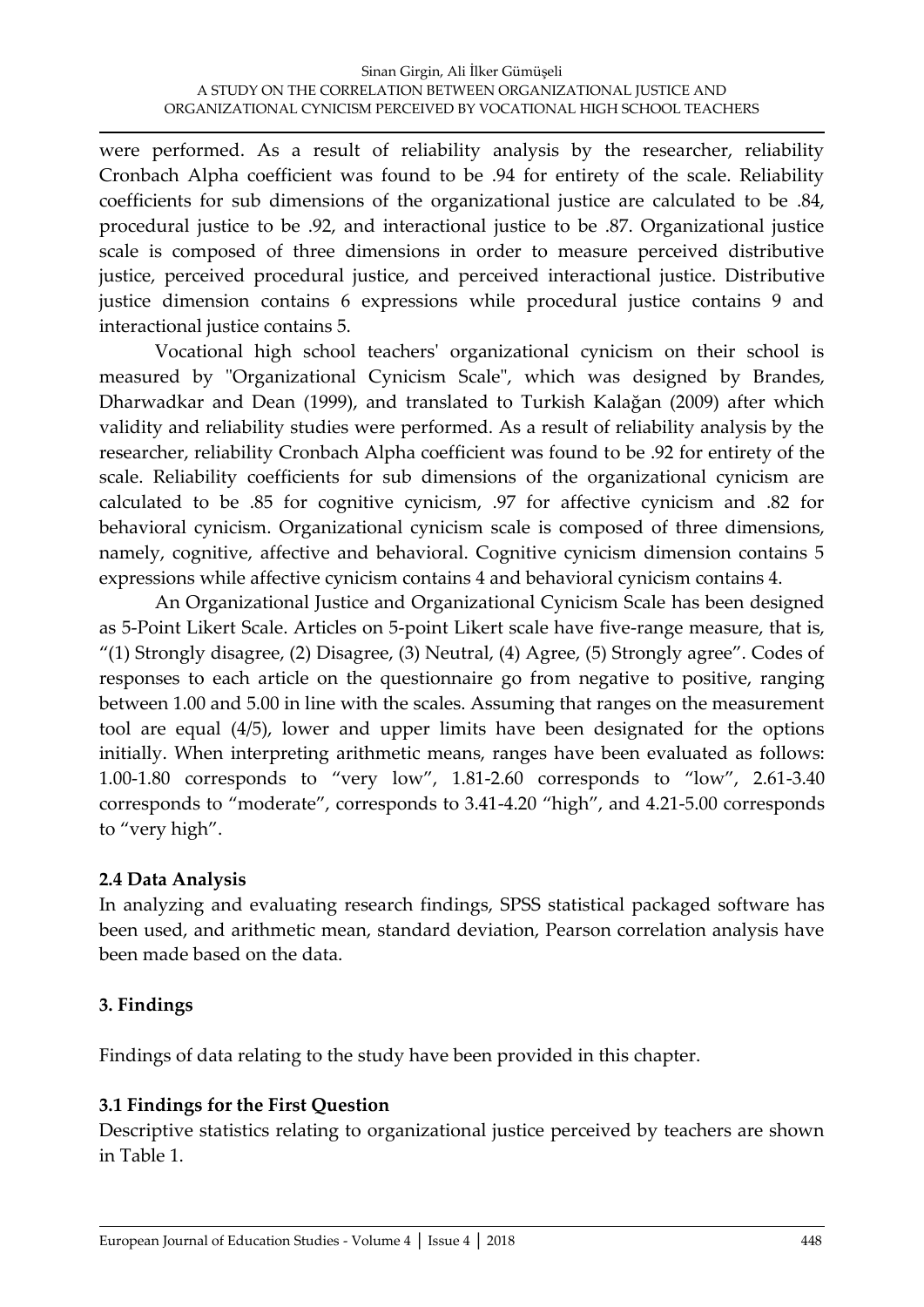#### Sinan Girgin, Ali İlker Gümüşeli A STUDY ON THE CORRELATION BETWEEN ORGANIZATIONAL JUSTICE AND ORGANIZATIONAL CYNICISM PERCEIVED BY VOCATIONAL HIGH SCHOOL TEACHERS

| Vocational High School Teachers (n=286)    |      |      |          |  |  |  |  |
|--------------------------------------------|------|------|----------|--|--|--|--|
| Dimensions of Organizational Justice       |      | SS   | Level    |  |  |  |  |
| Distributive justice                       | 3.23 | 0.88 | Moderate |  |  |  |  |
| Procedural justice                         | 3.16 | 0.82 | Moderate |  |  |  |  |
| Affective justice                          | 3.66 | 0.84 | High     |  |  |  |  |
| Perceived Organizational Justice (General) | 3.35 | 0.75 | Moderate |  |  |  |  |

**Table 1:** Descriptive Statistics Results Relating to Organizational Justice Perceived by

On examining Table 1, it is seen that organizational justice perceived by teachers is on moderate level of  $\overline{X}$ =3.23 for distributive justice dimension, on moderate level of  $\overline{X}$ =3.16 for procedural justice dimension, on high level of  $\overline{X}=3.66$  for interactional justice dimension, and eventually is on moderate level of  $\overline{X}$ =3.35 arithmetic mean on total dimension for organizational justice in general. It is further seen that organizational justice perceived by teachers is the highest on interactional justice dimension.

#### **3.2 Findings and Interpretations for Second Sub Problem**

Descriptive statistics relating to organizational cynicism perceived by teachers are shown in Table 2.

| Organizational Cynicism Perceived by Teachers (N=286) |      |      |          |  |  |  |  |
|-------------------------------------------------------|------|------|----------|--|--|--|--|
| Dimension                                             |      | SS   | Level    |  |  |  |  |
| Cognitive cynicism                                    | 2.97 | 0.86 | Moderate |  |  |  |  |
| Affective cynicism                                    | 2.20 | 1.19 | Low      |  |  |  |  |
| Behavioral cynicism                                   | 3.10 | 0.97 | Moderate |  |  |  |  |
| Perceived Organizational Cynicism (General)           | 2.76 | 0.86 | Moderate |  |  |  |  |

**Table 2:** Descriptive Statistics Results Relating to Levels of

On examining Table 2, it is seen that organizational cynicism perceived by teachers is on moderate level of  $\bar{X}$ =2.97 arithmetic mean for cognitive cynicism dimension, on moderate-low level of  $\overline{X}$ =2.20 arithmetic mean for affective cynicism dimension, on moderate level of  $\overline{X}$ =3.10 arithmetic mean for behavioral cynicism dimension, and eventually is on moderate level of  $\overline{X}=2.76$  arithmetic mean on total dimension for organizational cynicism in general. It is further seen that organizational cynicism perceived by teachers is the highest on behavioral cynicism with  $\overline{X}$ =3.10 dimension and is the lowest on affective cynicism with  $\overline{X}$ =2.76 dimension.

#### **3.3 Findings and Interpretations for Third Sub Problem**

Correlation between perceived organizational justice and perceived organizational cynicism has been calculated by using "Pearson coefficient of correlation". Absolute value of correlation coefficient as "0.00-0.10" means no correlation exists while 0.10-0.30 refers to a "weak" correlation, 0.30- 0.50 refers to a "moderate" correlation, 0.50-0.70 refers to a "strong" correlation, and 0.70-1.00 refers to a "very strong" correlation (Jawlik, 2016). Results of the study are shown in Table 3.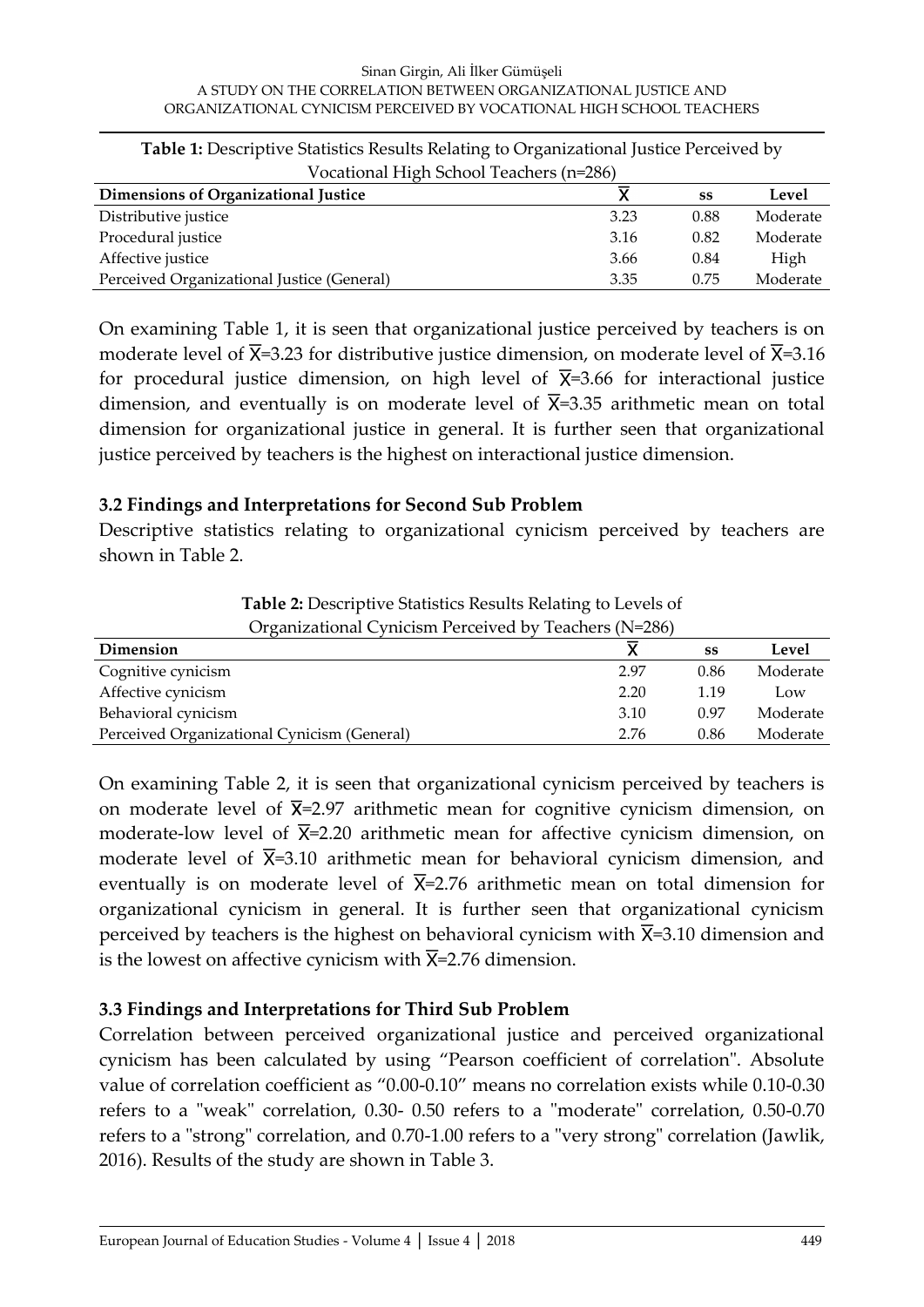#### Sinan Girgin, Ali İlker Gümüşeli A STUDY ON THE CORRELATION BETWEEN ORGANIZATIONAL JUSTICE AND ORGANIZATIONAL CYNICISM PERCEIVED BY VOCATIONAL HIGH SCHOOL TEACHERS

| <b>Table 5.</b> Correlation Test for Correlation between Organizational Justice and |                          |             |                                      |                   |                                 |           |  |  |  |
|-------------------------------------------------------------------------------------|--------------------------|-------------|--------------------------------------|-------------------|---------------------------------|-----------|--|--|--|
| Organizational cynicism Perceived by Teachers (N=286)                               |                          |             |                                      |                   |                                 |           |  |  |  |
|                                                                                     |                          |             | <b>Organizational Cynicism Scale</b> |                   |                                 |           |  |  |  |
| <b>Scale</b>                                                                        |                          | Cognitive   | Affective                            | <b>Behavioral</b> | <b>Perceived Organizational</b> |           |  |  |  |
|                                                                                     |                          |             | cynicism                             | cynicism          | cynicism                        | cynicism  |  |  |  |
|                                                                                     | Distributive justice     | r           | $-.617***$                           | $-.582***$        | $-.446***$                      | $-.641**$ |  |  |  |
| Scale                                                                               |                          | p           | 0.000                                | 0.000             | 0.000                           | 0.000     |  |  |  |
|                                                                                     |                          |             |                                      |                   |                                 |           |  |  |  |
| Justice                                                                             | Procedural justice       | r           | $-.533***$                           | $-.437***$        | $-423***$                       | $-.538**$ |  |  |  |
|                                                                                     |                          | p           | 0.000                                | 0.000             | 0.000                           | 0.000     |  |  |  |
|                                                                                     |                          |             |                                      |                   |                                 |           |  |  |  |
| <b>Drganizational</b>                                                               | Interactional justice    | $\mathbf r$ | $-.533***$                           | $-416***$         | $-.293***$                      | $-.480**$ |  |  |  |
|                                                                                     |                          | p           | 0.000                                | 0.000             | 0.000                           | 0,000     |  |  |  |
|                                                                                     |                          |             |                                      |                   |                                 |           |  |  |  |
|                                                                                     | Perceived                | r           | $-.641**$                            | $-.547**$         | $-0.442**$                      | $-.632**$ |  |  |  |
|                                                                                     | organizational justice p |             | 0.000                                | 0.000             | 0.000                           | 0.000     |  |  |  |
|                                                                                     |                          |             |                                      |                   |                                 |           |  |  |  |

**Table 3:** Correlation Test for Correlation between Organizational Justice and

\*\*\* p<.001

On examining Table 3, it is observed that a meaningful correlation that is negative and of p<.001 level exists between all dimensions of organizational justice and organizational cynicism perceived by teachers. Accordingly;

There is a strongly negative correlation between perceived distributive justice and cognitive cynicism ( $r=.617$  and  $p<.001$ ), and affective cynicism ( $r=.582$  and  $p<.001$ ) and perceived organizational cynicism in general  $(r = .641$  and  $p < .001)$ , while the correlation with perceived behavioral cynicism  $(r = .446$  and  $p < .001)$  is moderately negative. The higher perceived distributive justice is the lower perceived organizational cynicism is.

There is a strongly negative correlation between perceived procedural justice and perceived cognitive cynicism ( $r = -0.533$  and  $p < 0.001$ ) and perceived organizational cynicism in general ( $r = -0.538$  and  $p < 0.001$ ), while the correlation between perceived affective cynicism ( $r = -0.437$  and  $p < 0.001$ ) and perceived behavioral cynicism ( $r = -0.423$  and p<.001) is moderately negative. The higher perceived procedural justice is the lower perceived organizational cynicism is.

There is a strongly negative correlation between perceived interactional justice and perceived cognitive cynicism  $(r = .533$  and  $p < .001$ ) while the correlation between perceived affective cynicism ( $r = -0.416$  and  $p \le 0.001$ ) and perceived organizational cynicism in general ( $r = -0.480$  and  $p \le 0.001$ ) is moderately negative, and it is poorly negative with perceived behavioral cynicism (r =-.293 and p<.001). The higher perceived interactional justice is the lower perceived organizational cynicism is.

Finally, a strongly negative correlation exists between perceived organizational justice in general and cognitive cynicism ( $r = -0.641$  and  $p < 0.001$ ), affective cynicism ( $r = -1$ .547 and  $p<.001$ ), and perceived organizational cynicism in general ( $r = .632$  and  $p<.001$ ) while the correlation between perceived organizational justice and behavioral cynicism (r =-.442 and p<.001) is moderately negative. The higher perceived organizational justice is the lower perceived organizational cynicism is.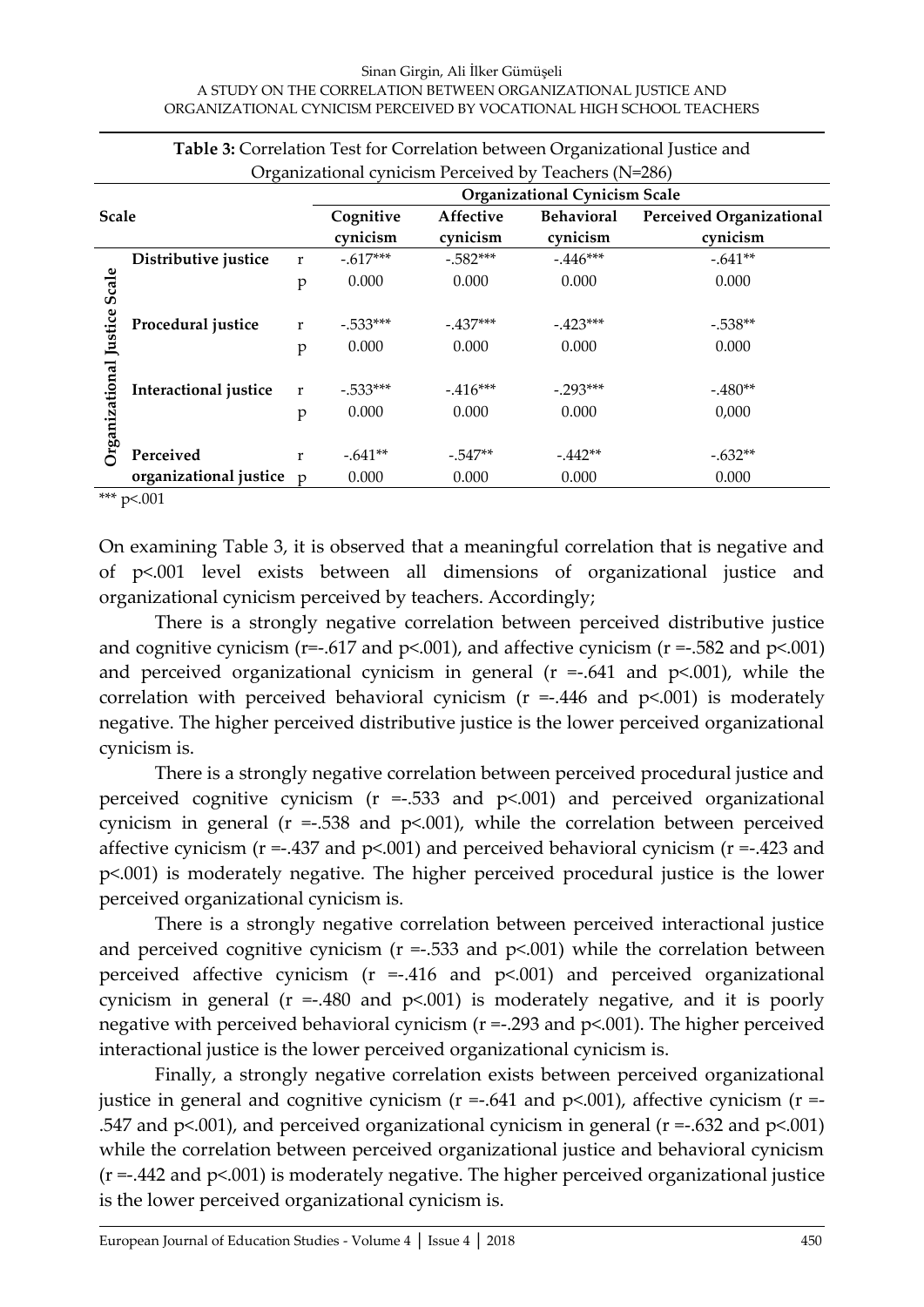#### **4. Results and Discussion**

Employees are quite sensitive that decision making process is consistent, unbiased, and careful and that it responds to their needs, wants and expectations. The way executives treat them and communicate with them in a decision making process are also important. It is a fact that perceived organizational justice is affected by the norms and values adopted by organizations, as well as the way outputs are distributed and the way employees are treated by their employers. Organizations that respond to these expectations are recognized as fair and just while those that violate them are recognized as unfair and unjust. The latter arouses negative feelings against the organization, which, in turn, paves the ground for organizational cynicism that is seen as one of the safe means for directly rising against organizational injustice.

It is demonstrated in this study that organizational justice perceived by vocational high school teachers is on a moderate level for distributive, procedural and total dimensions or perceived organizational justice, and is on high level for interactional justice dimension. When examining this study in terms of interactional justice, it can be said that school administrations are particular on communication with teachers, and show respect. When average points for dimensions and overall scale are evaluated in combination, it can be said that organizational justice perceived by teachers at school is on a moderate level. On examining studies in this particular matter, Demircan (2003), Dilek (2005), Karabay (2004), Sezen, (2001), Tan (2006) show in their studies that perceived organizational justice is on moderate level. Teachers tend to react to decisions made by the organization when they perceive distributive injustice, but they can react to entirety of the organization when they perceive procedural injustice. When they perceive interactional injustice, they can react to their superiors in person. Results of any such reactions can be harmful for schools, consequently for society at large. Specifying that organizational justice perceived by teachers in on moderate level, this study demonstrates that there is risk of decrease in the level organizational justice at educational institutions.

In this study, it is seen that organizational cynicism perceived by vocational high school teachers are on moderate level for cognitive, behavioral and total organizational cynicism in general, and are on low level for affective cynicism dimension. Behavioral, cognitive and cynicism in general perceived by vocational high school teachers is on "moderate" level while perceived affective cynicism is on "low" level. On examining it in terms of perceived affective cynicism, it can be said that subject teachers do not have negative feelings for the educational institution, and their values match with those of the institution they work for. On evaluation the results in general, it is observed that cynicism perceived by the vocational high school teachers that have taken part in this study is on moderate level. On examining the relevant studies Arslan (2012), Erdost et al., (2007), Özgan, Külekçi and Özkan (2012), Tokgöz and Yılmaz (2008), Tükeltürk et al., (2009), Yetim and Ceylan (2011) and Yüksel (2015) demonstrate that perceived organizational cynicism is on moderate level. Revealing itself when organizational expectations are not met at schools, organizational cynicism result in mental and neural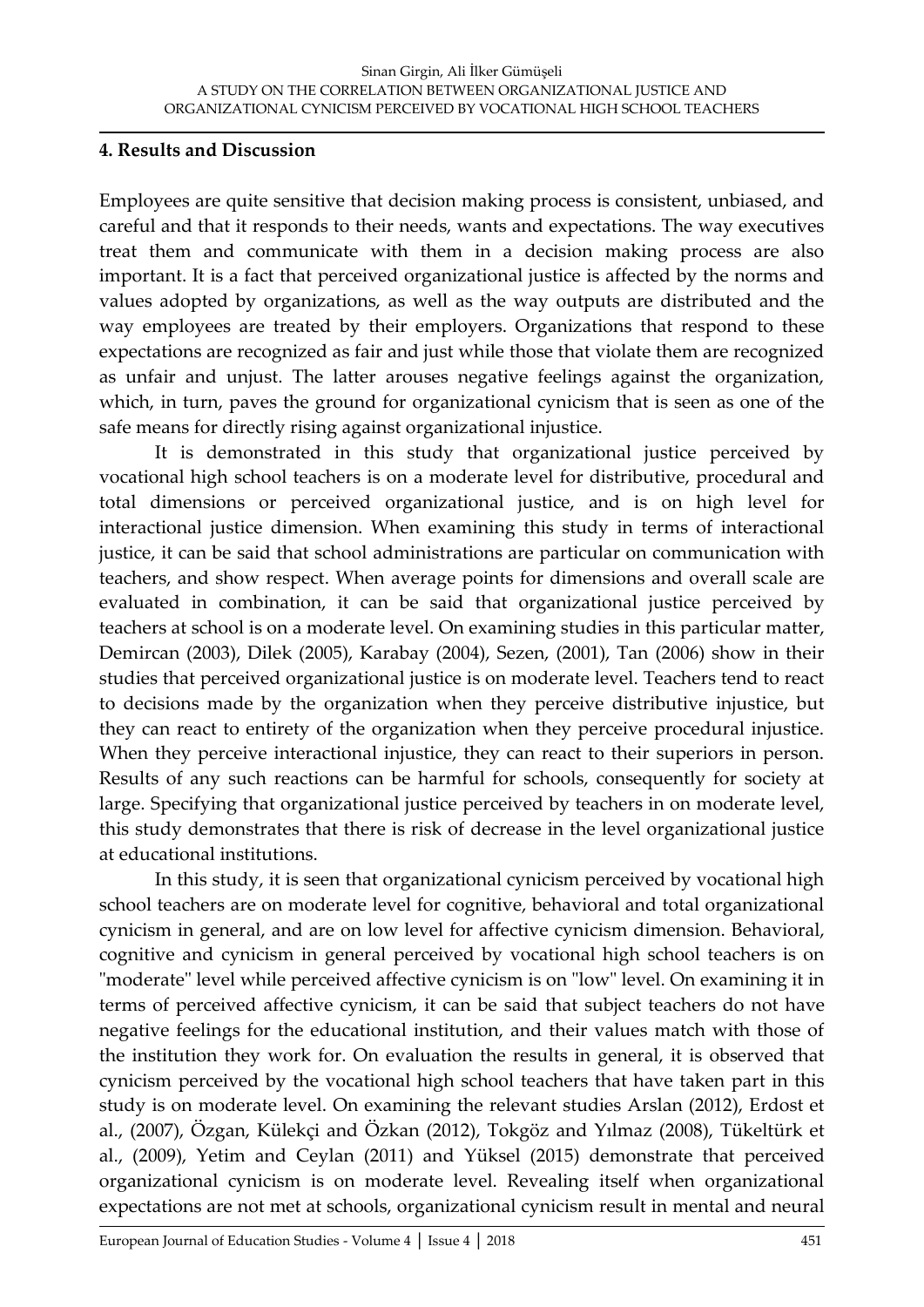disorders such as disappointment, reluctance, despair, emotional burnout, depression in addition to psychological conditions such as rage, suspicion, tension, anger, discomposure, ad defensive behaviors. Specifying that organizational cynicism perceived by vocational high school teachers in on moderate level, this study demonstrates that there is risk of decrease in the level organizational cynicism at educational institutions.

It has been found that a negative and strongly meaningful correlation exists between organizational justice and organizational cynicism as perceived by the vocational high school teachers. Anderson (1996), Bernerth et al., (2007), Bölükbaşıoğlu (2013), Çetin, Özgan and Bozbayındır (2013), Efeoğlu and İplik (2011), Fitzgerald (2002), James (2005), Kutanis and Çetinel (2009), Köybaşı, Uğurlu and Öncel (2017), Lind and Tyler (1988), Tokgöz (2011) demonstrate in their studies that a negative correlation exists between perceived organizational justice and perceived organizational cynicism. It can be concluded that perceived organizational justice is high wherever organizational acquisitions are distributed fairly amongst teachers, process of distributing these acquisitions are consistent and interactions by and between the educational personnel are positive; and that teachers' negative attitudes on cognitive, affective and behavioral dimensions (perceived cynicism) decrease whenever perceived organizational justice is improved.

## **5. Conclusion**

This study scrutinizes the level of perceived organizational justice and perceived organization cynicism for vocational high school teachers and whether a correlation exists between perceived organizational justice and perceived organizational cynicism. As it appears from the study, perceived organizational justice and organizational cynicism in general is on "moderate" level for vocational high school teachers. A negative "high" level of meaningful correlation is found to exist between perceived organizational justice and organizational cynicism. The higher perceived organizational justice is the less perceived organizational cynicism is.

## **6. Suggestions**

Recommendations based on the results of this study can be itemized as follows:

- Perceived organizational justice is on a moderate level for teachers. To improve perceived organizational justice, school administrations and teachers can be supported with on-the-job training on organizational justice.
- Operation, procedures, goals and strategies, values, school mission and vision can be introduced and clarified to teachers by the school administration so that teachers are familiar with how a decision is made, in what possible ways applications and practices would affect them, how they can have access to information on decisions made or applications followed, and what could be done in case of injustice.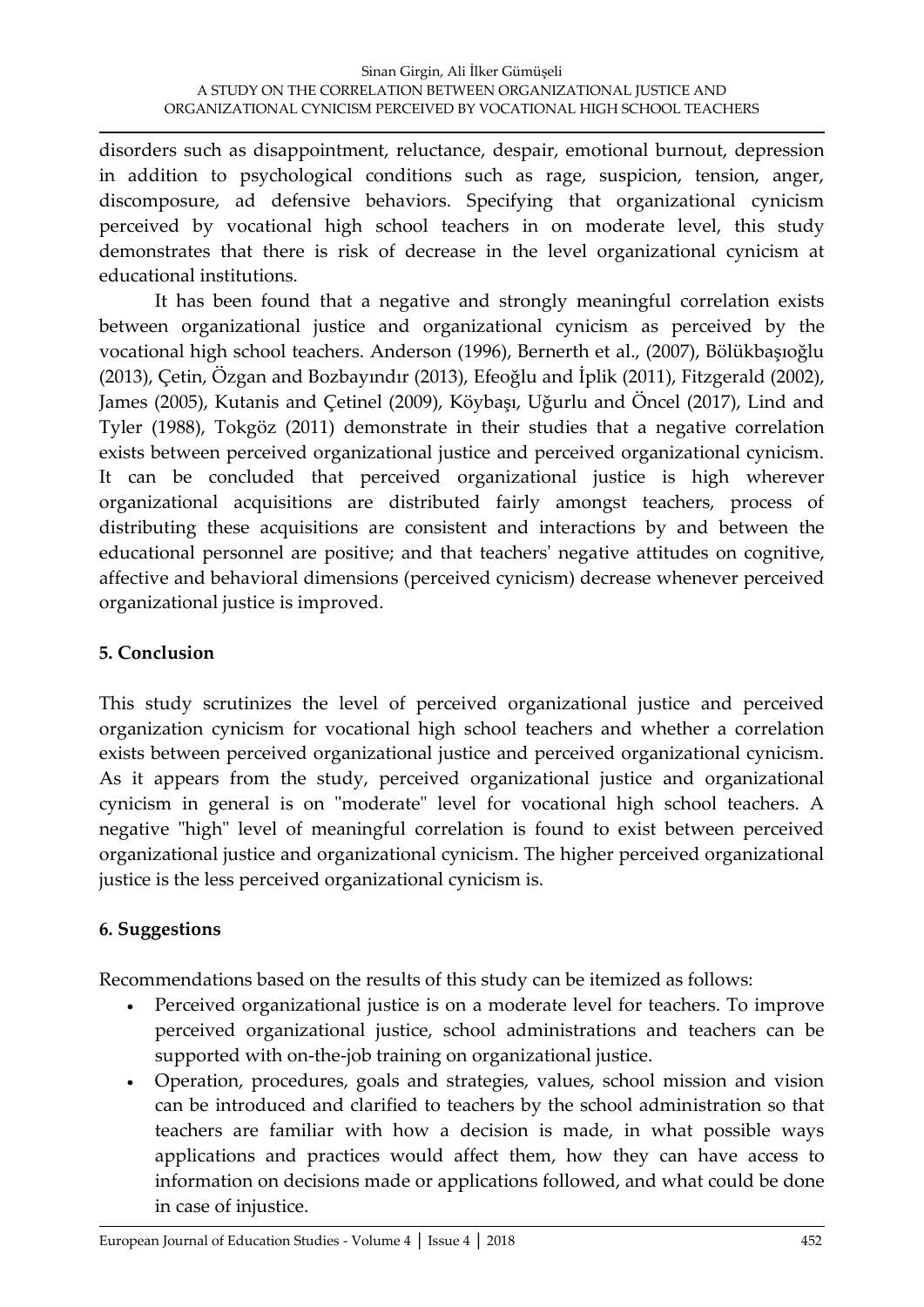- School administration may invite teachers to take part in the decisions made, and share responsibilities and leadership. School administration can be rewarded materially and spiritually when they act in line with ethical values such as integrity, honesty and equality that positively affect perceived organizational justice, and contribute to improve a democratic environment at school.
- School administration may place emphasis that rewards are fit for motivating teachers both materially and spiritually.
- Perceived organizational cynicism is on a moderate level for teachers. To minimize perceived organizational cynicism, measures that help reduce organizational cynicism can be taken. Examples for measures are doing no wrong, acting in a way to safeguard justice, safety and social support, improving sense of belonging, reducing work load, preventing lack of inter organizational communication.
- Teachers can be appreciated and they can be consulted for their opinions and their opinion can be put into practice.
- School administration and teachers can be supported with on-the-job training to encourage them for innovations and change.
- At in-school activities, teachers can be given space to unlock and reveal their capabilities.

## **References**

- 1. Abraham, F. R. (2000). Organizational Cynicism: cases and consequences.*Genetic, Social and General Psychology Monographs,* 126(3), 269-292.
- 2. Andersson, L. M. (1996). Employee Cynicism: An Examination Using A Contract Violation Framework. *Human Relations*, 49 (11), 1395-1418.
- 3. Arslan, E.T. (2012). Süleyman Demirel Üniversitesi İktisadi ve İdari Bilimler Fakültesi Akademik Personelinin Genel ve Örgütsel Sinizm Düzeyi. *Doğuş Üniversitesi Dergisi*, *13 (1)* 2012, 12-27.
- 4. Balcı, A. (2002). *Örgütsel Gelişme: Kuram ve Uygulama.* Ankara: Pegem A Yayıncılık.
- 5. Bernerth, J. B., Armenakıs, A. A., Feild, H. S. ve Walker, H. J. (2007). Justice, Cynicism, and Commitment: A Study of Important Organizational Change Variables, *Journal of Applied Behavioral Science , Vol. 43, No. 3: 303-326.*
- 6. Bölükbaşıoğlu, K. (2013). *Öğretmenlerin Örgütsel Adalet Algıları ile Örgütsel Sinizm Tutumları Arasındaki İlişki.* Yayınlanmamış Yüksek Lisans Tezi, Denizli: Pamukkale Üniversitesi.
- 7. Bies, R. J., ve Moag, J. F. (1986). *Interactional justice: communication criteria of fairness.* Lewicki, R. J., Shephard, B. H. ve Bazerman, B. H. (Eds.). Research of negotiation in organizations. Greenwich, CT: JAI Press.
- 8. Brandes, P, Dharwadkar, R. and Dean, J. W. (1999). Does Organizational Cynicism Matter? Employee and Supervisor Perspectives on Work Outcomes.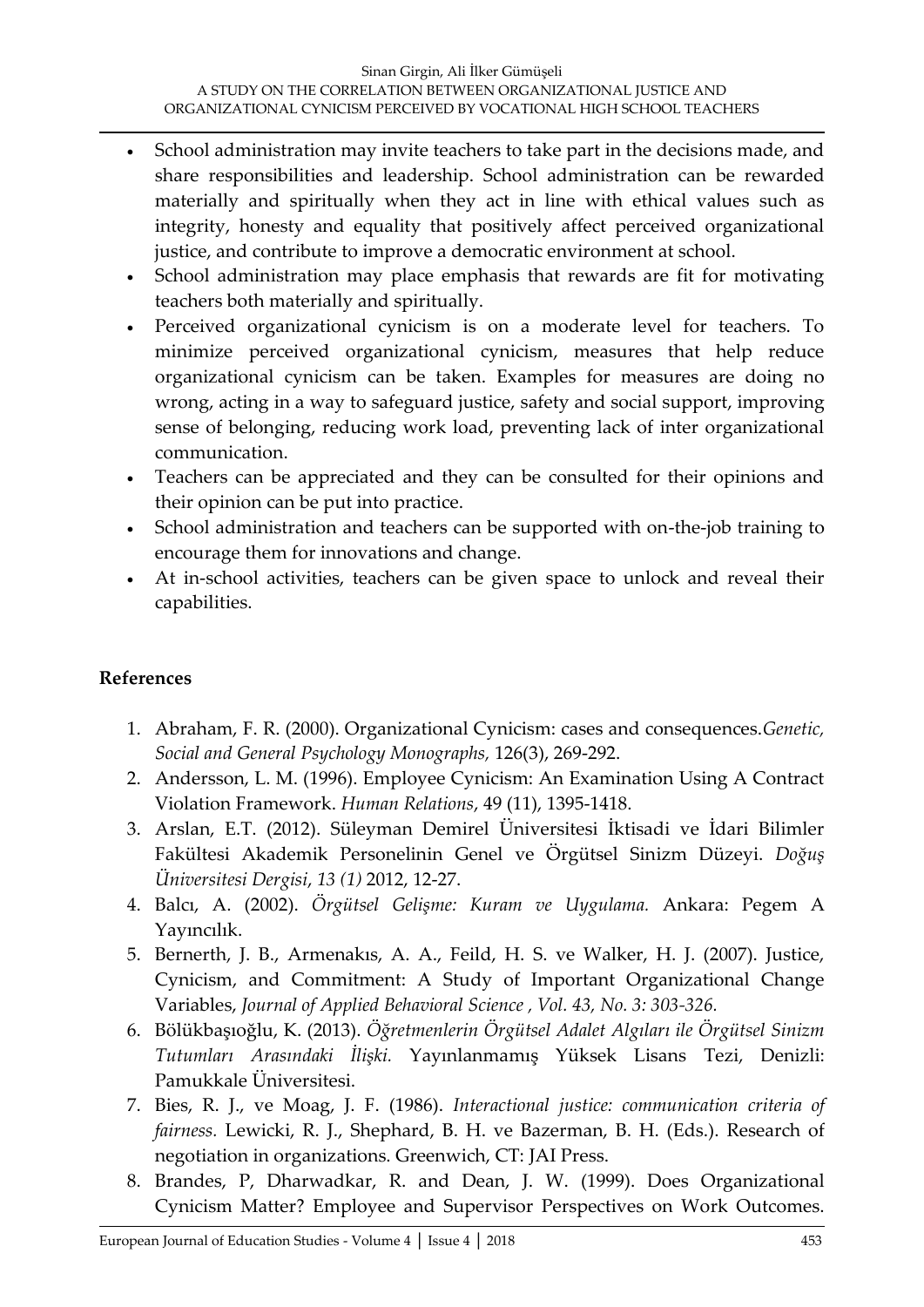Eastern Academy of Management Proceedings, 150-153. Outstanding Empirical Paper Award.

- 9. Çağ, A. (2011). *Algılanan Örgütsel Adaletin, Örgütsel Sinizme Ve İşten Ayrılma Niyetine Etkisinin Belirlenmesine Yönelik Bir Araştırma.* Yayınlanmamış Yüksek Lisans Tezi, Afyonkarahisar: Kocatepe Üniversitesi.
- 10. Çalışkan, S. C. (2014). Pozitif Örgütsel Davranış Değişkenleri ile Yeni Araştırma Modelleri Geliştirme Arayışları: Pozitif Örgütsel Davranış Değişkenlerinin İşe Adanmışlık, Tükenmişlik ve Sinizm Üzerine Etkileri ve Bu Etkileşimde Örgütsel Adalet Algısının Aracılık Rolü Üzerine Bir Araştırma. *Dokuz Eylül Üniversitesi Sosyal Bilimler Enstitüsü Dergisi, 16(3), 363-382.*
- 11. Çetin, B., Özgan, H. ve Bozbayındır, F. (2013). İlköğretim Öğretmenlerinin Örgütsel Adalet İle Sinizm Algıları Arasındaki İlişkinin İncelenmesi. *Akademik Bakış Dergisi, 37, 1-20.*
- 12. Dean, W. J., Brandes, P., ve Dharwadkar, R. (1998). Organizational cynicism. *The Academy of Management Review,* 2 (23), 341-352.
- 13. Dilek, H. (2005). Liderlik Tarzlarının Ve Adalet Algısının; Örgütsel Bağlılık, İş Tatmini Ve Örgütsel Vatandaşlık Davranışı Üzerine Etkilerine Yönelik Bir Araştırma. Yayınlanmamış Doktora Tezi. Kocaeli : Gebze Yüksek Teknoloji Enstitüsü.
- 14. Eskew, D.E. (1993). The Role of Organizational Justice in Organizational Citizenship Behavior. *Employee Responsibilities and Rights Journal. 6.3. 185-194.*
- 15. Efeoğlu, İ.E. ve İplik, E. (2011). Algılanan Örgütsel Adaletin Örgütsel Sinizm Üzerindeki Etkilerini Belirlemeye Yönelik İlaç Sektöründe Bir Uygulama, *Çukurova Üniversitesi Sosyal Bilimler Enstitüsü Dergisi, 20(3), 343-360*.
- 16. Erdost, H. E., Karacaoğlu, K. & Reyhanoğlu, M. (2007). Örgütsel Sinizm Kavramı ve İlgili Ölçeklerin Türkiye'deki Bir Firmada Test Edilmesi. 15. *Ulusal Yönetim ve Organizasyon Kongresi Bildiri Kitabı*, Sakarya Üniversitesi, Sakarya.514-524.
- 17. Fitzgerald, M. R.(2002). *Organizational Cynicism: Its Relationship to Perceived Organizational Injustice and Explanatory Style*, Doctor of Philosophy, Division of Research and Advanced Studies of the University of Cincinnati in the Department of Psychology of the Graduate School of Arts and Sciences.
- 18. Folger, R., & Greenberg, J.(1985). *Procedural justice: An imperative analysis of personnel systems.* In K.M. Rowland & G.R. Ferris (Eds.), Research in Personnel and Human Resources Management, 3, 141-183.
- 19. Genç, N. (2007). *Meslek Yüksekokulları İçin Yönetim ve Organizasyon.* Ankara: Seçkin Yayıncılık.
- 20. Greenberg, J.(1990). Organizational Justice: Yesterday, Today and Tomorrow. *Journal of Management, 16(2),399-432.*
- 21. Greenberg, J., & Colquitt, J. (2005). *Handbook of organizational justice.* Mahwah, NJ: Lawrence Earlbaum Associates.
- 22. James, M.S.L. (2005). *Antecedents and Consequences of Cynıcısm in Organızations: An Examination of the Potential Positive and Negative Effects on School Systems*.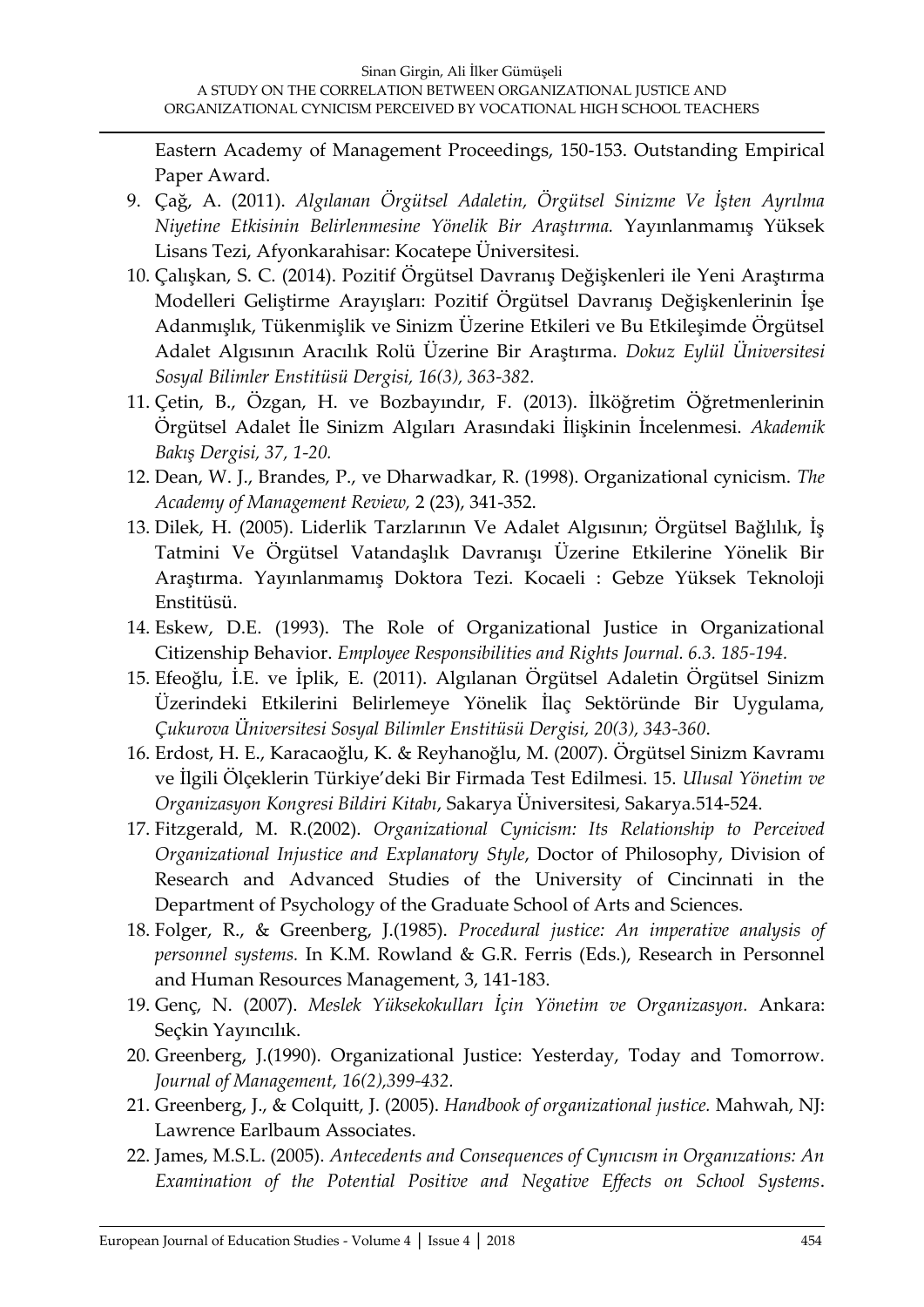Unpublished Doctor Dissertation. Florida: The Florida State Unıversıty College of Business.

- 23. Jawahar, I. M. (2002). A model of organizational justice and workplace aggression. *Journal of Management, 28 (6), 811− 834.*
- 24. Jawlik, A.A. (2016). *Statistics from A to Z.* New Jersey, John Wiley & Sons, Inc.
- 25. Kalağan, G. (2009). *Araştırma Görevlilerinin Örgütsel Destek Algıları ile Örgütsel Sinizm Tutumları Arasındaki İlişki*. Yayınlanmamış Yüksek Lisans Tezi. Antalya: Akdeniz Üniversitesi, Antalya.
- 26. Karabay, E.Z. (2004). Kamuda Ve Özel Sektörde Örgütsel Adalet Algısı İle Örgütsel Bağlılık Arasındaki İlişkiler. Yayınlanmamış Yüksek Lisans Tezi. Ankara: Hacettepe Üniversitesi.
- 27. Karasar, N. (2014). *Bilimsel Araştırma Yöntemi: Kavramlar İlkeler Teknikler*. (27. Baskı). Ankara: Nobel Yayın Dağıtım.
- 28. Kutanis, Ö.R., ve Çetinel, E.(2009, Mayıs). *Adaletsizlik algısı sinizim mi tetikler mi?.*Sözel bildiri, 17. Ulusal Yönetim ve Organizasyon Kongresi Bildiri Kitabı. Eskişehir.
- 29. Kutanis R. Ö. & Çetinel (2010). Adaletsizlik Algısı Sinisizmi Tetikler mi?: Bir Örnek Olay. *Dumlupınar Üniversitesi Sosyal Bilimler Dergisi, 26, ss. 186-195.*
- 30. Koç, H. Yazıcıoğlu, İ. (2011).Yöneticiye Duyulan Güven ile İş Tatmini Arasındaki İlişki: Kamu ve Özel Sektör Karşılaştırması. *Doğuş Üniversitesi Dergisi, Cilt.12, Sayı1., ss.46-57.*
- 31. Köybaşı, F., Uğurlu, C.T. & Öncel A. (2017). Examining the relationship between teachers' organizational justice perceptions and organizational cynicism levels. *Inonu University Journal of the Faculty of Education, 18(1), 01-14.*
- 32. Lind, E. A, & Tyler, T. R. (1988). The social psychology of procedural justice. New York: Plenum Press.
- 33. Moorman, R. H. (1991). Relationship between organizational justice and organizational citizenship behaviors: do fairness perceptions influence employee citizeship? *Journal of Applied Psychology*, 76 (6), 845−855.
- 34. Niehoff, B.P. & Moorman, R.H. (1993). Justice as a Mediator of the Relationship between Methods of Monitoring and Organizational Citizenship Behavior. *Academy of Management Journal, 36 (3): 527-556.*
- 35. Özgan, H., Külekçi, E., & Özkan, M. (2012) Analyzing of the Relationships between Organizational Cynicism and Organizational Commitment of Teaching Staff. *International Online Journal of Educational Sciences, 4(1),* 196-205.
- 36. Özler, D. E., Atalay, C. G., & Sahin, M. D. (2010). Örgütlerde Sinizm Güvensizlikle Mi Bulaşır? *Organizasyon ve Yönetim Bilimleri Dergisi*. 2(2).
- 37. Öztekin, A. (2002). *Yönetim Bilimi.* Ankara: Siyasal Kitabevi.
- 38. Polat, S. (2007). *Ortaöğretim Öğretmenlerinin Örgütsel Adalet Algıları, Örgütsel Güven Düzeyleri ile Örgütsel Vatandaşlık Davranışları Arasındaki İlişki.* Yayımlanmamış Doktora Tezi. Kocaeli: Kocaeli Üniversitesi.
- 39. Sancak, Y. M. (2014). *Etik Liderlik, Örgütsel Adalet ve Örgütsel Sinizm Üzerine Bir Uygulama*. Yayınlanmış Yüksek Lisans Tezi. İstanbul: Haliç Üniversitesi.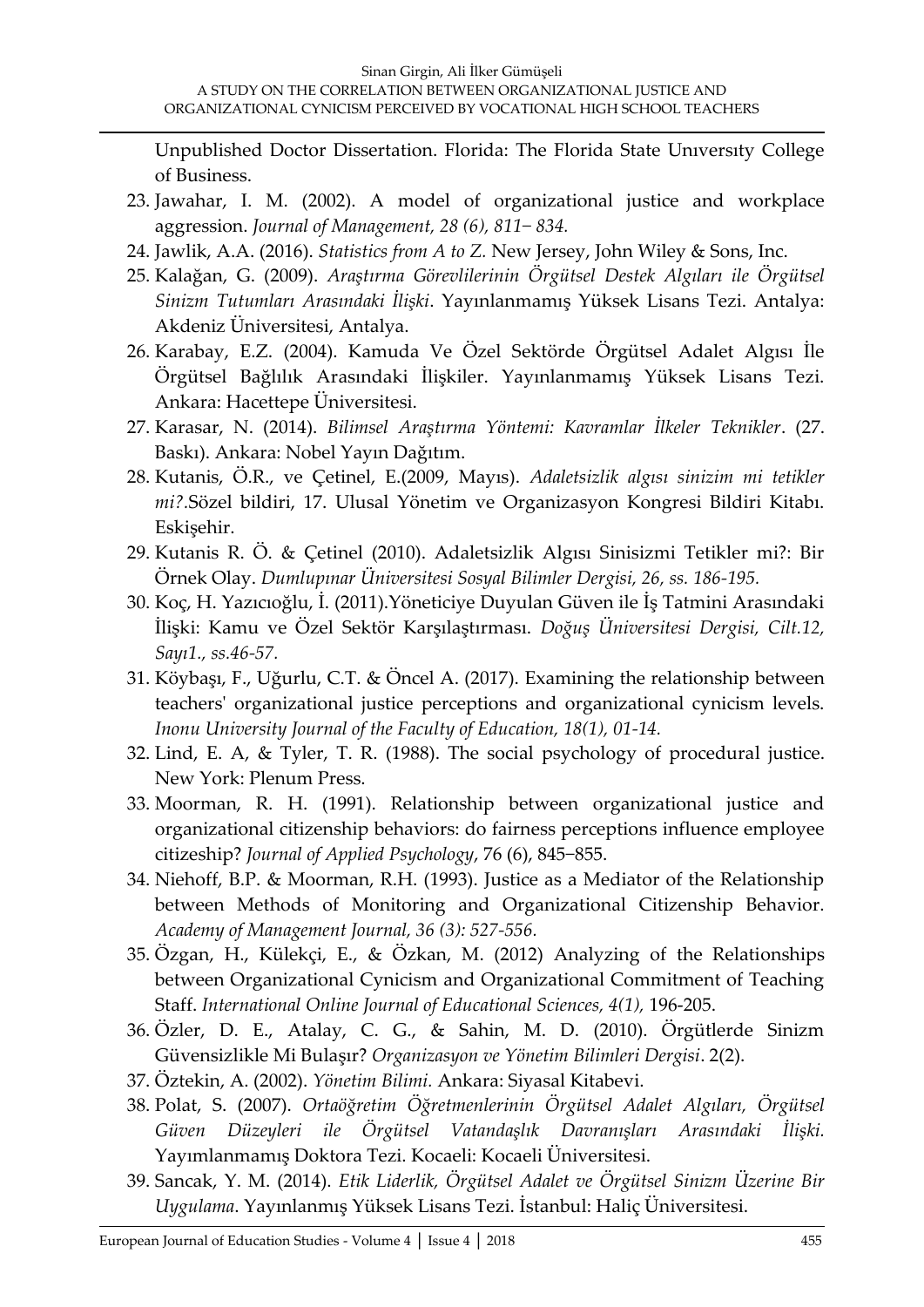- 40. Sezen, B. (2001). *Dağıtım Kanallarında Lojistik Performans, Adalet Algısı ve Kanal Üyesi.* Yayınlanmamış Doktora Tezi. Kocaeli: Gebze Yüksek Teknoloji Enstitüsü.
- 41. Tan, Ç. (2006). İ*lkö*g*retim Okullarında Görev Yapan Ö*g*retmenlerin Örgütsel Adalet Konusundaki Algıları.* Yayımlanmamış Yüksek Lisans Tezi , Elazığ: Fırat Üniversitesi.
- 42. Tokgöz, N., ve Yılmaz H. (2008). Örgütsel Sinizm: Eskişehir ve Alanya'daki Otel İşletmelerinde Bir Uygulama. *Anadolu Üniversitesi Sosyal Bilimler Dergisi*, 8(2), 283–305.
- 43. Tokgöz, N. (2011). Örgütsel sinisizm, örgütsel destek ve örgütsel adalet ilişkisi: elektrik dağıtım işletmesi çalışanları örneği.Eskişehir Osmangazi Üniversitesi İİBF Dergisi, 6(2), 363-387
- 44. Türköz, T., Polat, M., & Coşar, S. (2013). Çalışanların Örgütsel Güven ve Sinizm Algılarının Örgütsel Bağlılıkları Üzerindeki Rolü. *Yönetim ve Ekonomi: Celal Bayar Üniversitesi İktisadi ve İdari Bilimler Fakültesi Dergisi, 20(2), 285-302.*
- 45. Tükeltürk, Ş.A., Perçin, N.Ş. & Güzel, B. (2009). Örgütlerde Psikolojk Kontrat İhlalleri ve Sinizm İlişkisi: 4-5 Yıldızlı Otel İşletmeleri Üzerine Bir Araştırma, *17.Yönetim ve Organizasyon Kongresi Kongre Kitabı, Eskişehir: Osmangazi Üniversitesi,* 688-692.
- 46. Yetim, S. A. & Ceylan, Ö. Ö. (2011). Örgütsel sinizm ve örgütsel vatandaşlık davranışları arasındaki ilişkiyi belirlemeye ilişkin bir araştırma. *E-Journal of New World Sciences Academy Education Sciences, 6(1), 682-695.*
- 47. Yüksel, H. (2015). *Örgütsel Sinizm ve Bağlılık Arasındaki İlişki İlk ve Ortaokul Öğretmenleri Üzerinde Bir Araştırma*. Dokuz Eylül üniversitesi Eğitim Bilimleri Enstitüsü, Yüksek Lisans Tezi, İzmir.